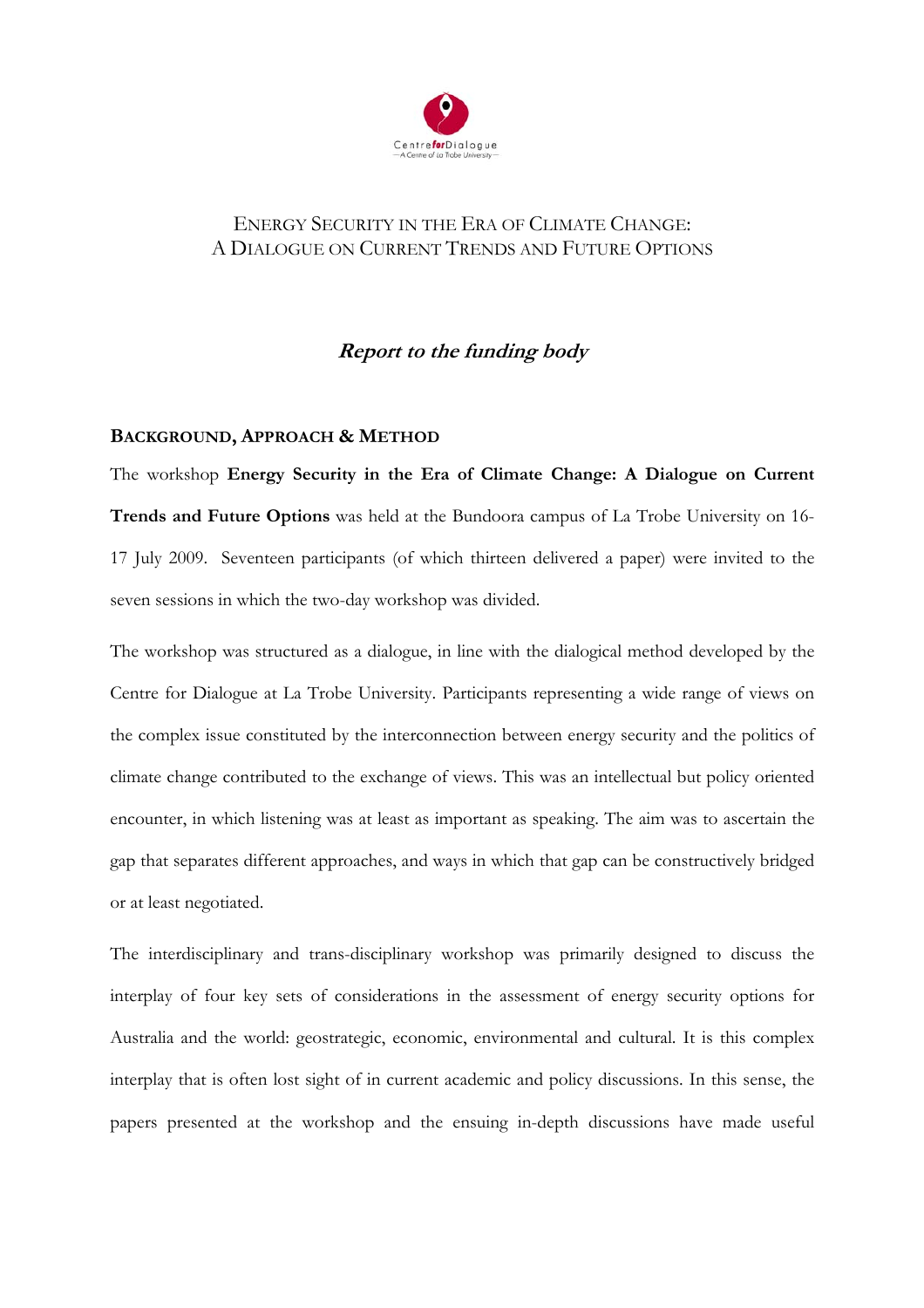contributions to the emerging intellectual debate on one of the most pressing issues confronting the national and international policy agenda.

### **SELECTION OF PARTICIPANTS**

Professor Camilleri and Dr Anceschi, the workshop's convenors, carefully selected the workshop participants from three main arenas – academia, private sector and government – all of which continue to play a crucial role in defining the current Australian debate on the politics of climate change and its interconnection with energy security.

The high profile of the participants – which included a well-balanced mix of both senior and younger scholars and experts – represented one of the major strengths of the workshop. The number of participants was limited to fifteen, in order to promote in-depth debate during the different sessions. Summary papers (approximate length 2000 words) were circulated well in advance amongst participants, in order to make for more informed and well-coordinated discussions.

The final list of invited participants included:

- 1. **Dr Luca Anceschi** (Centre for Dialogue, La Trobe University) Paper title: *Energy security, regime stability and climate change: The case of post-Soviet Central Asia*
- 2. **Dr Tulsi Charan Bisht** (La Trobe University) Paper title: *Energy security and climate change challenges - India's dilemma and policy responses*
- 3. **Prof Joseph A. Camilleri** (Centre for Dialogue, La Trobe University) Paper title: *The Dilemmas of Energy Governance in the Era of Climate Change*
- 4. **Mr Josh Cosgrave** (Department of Resources, Energy and Tourism) Paper title: *Australian Government Energy Security Initiatives*
- 5. **Dr Mark Diesendorf** (University of New South Wales) Paper title: *Are energy security and effective climate change policies contradictory objectives?*
- 6. **Prof Jim Falk** (ACSIS, University of Melbourne) Paper title: *Climate and Energy Security – An uneasy nexus?*
- 7. **Dr Leigh Glover** (GAMUT, University of Melbourne) Paper title: *More fossil fuel use and less carbon emissions: Australia's policy paradox*
- 8. **Dr Stephen James** (La Trobe University)
- 9. **Mr Mendo Kundevski** (City of Darebin)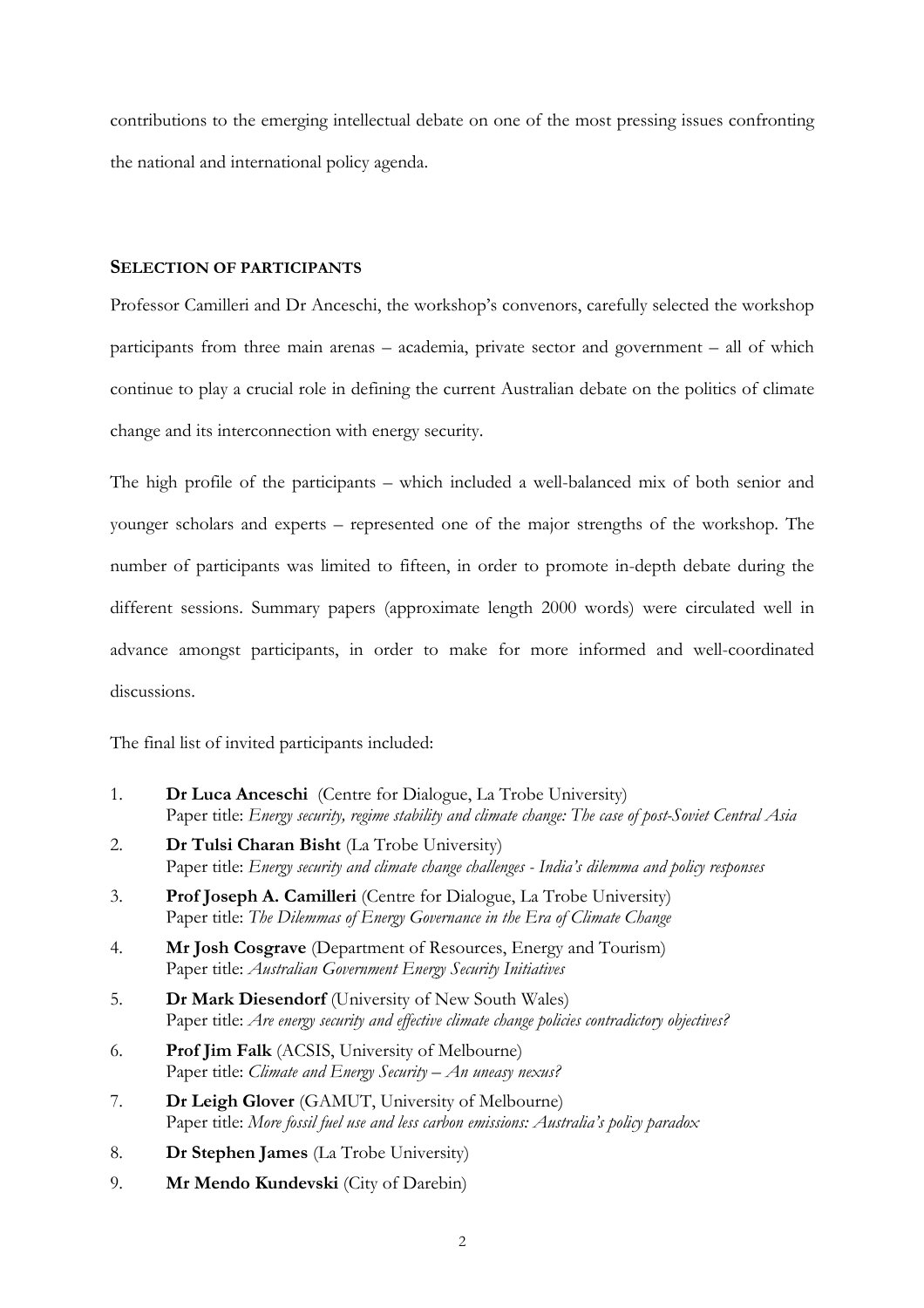- 10. **Mr Mark Lister** (Szencorp) Paper title: *Seeing the Invisible Giant: The Role of Energy Savings in Energy Security and Climate Change Policy*
- 11. **Ms Stephanie Matti** (Centre for Dialogue, La Trobe University)
- 12. **Dr Hugh Saddler** (Pitt & Sherry) Paper title: *Domestic energy security in a world where use of fossil fuels is constrained*
- 13. **Dr Jon Symons** (Lingnan University, Hong Kong) Paper title: *Energy Security and Climate Security: Complementarity and contradiction*
- 14. **Mr Stephen Norman** (Department of Resources, Energy and Tourism)

15. **Prof Xu Yi-Chong** (Griffith University) Paper title: *Energy and environmental challenges in China*

*N.B. Prof Robyn Eckersley (University of Melbourne) and Prof Peter Christoff (University of Melbourne) enthusiastically supported the workshop in its preparatory stages. Due to OSP commitmenst they could not participate. Their papers are to be included in the publication arising from the workshop. A paper sent by Prof Peter Droege (University of Newcastle) was read during the workshop, while Dr Richard Leaver (Flinders University), who could not participate to the workshop due to illness, agreed to contribute to the publication.* 

### **HIGHLIGHTS OF WORKSHOP**

- 1) Case studies highlighting the complex relationship between climate and energy policy: China, India, post-soviet Central Asia and Australia.
- 2) A detailed assessment of the influence of energy security concerns on multilateral climate negotiations and, conversely, the impact of the emerging climate change regime on global energy security and global geopolitics more generally.
- 3) A re-evaluation of the relationship between energy and climate policy in the light of the many obstacles to achieving a coherent global response to climate change and the present-day competitive scramble among states to secure long-term energy supplies.
- 4) A reconceptualisation of the multiple ways in which the competing imperatives of climate and energy policy can be reconciled – hence the need to redefine the concept of energy security, so as to incorporate the social and cultural implications of different levels and patterns of energy consumption.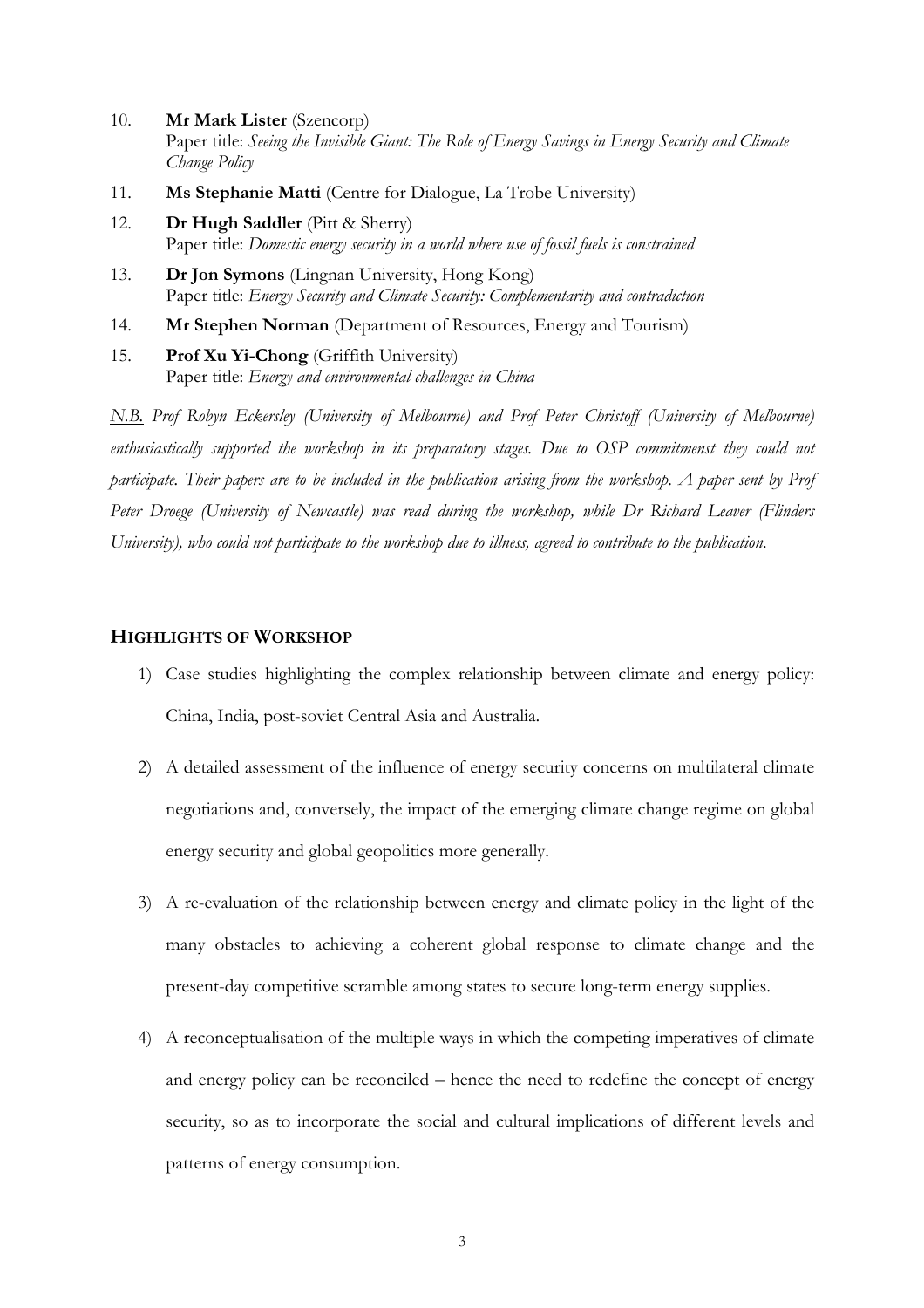#### **PUBLICATION**

Publication perspectives were assessed in the final session of the workshop. Participants expressed their enthusiasm for the possibility of including edited versions of the presentations delivered at the workshop into a highly integrated edited volume to be submitted to a leading international publishing house. Dr Anceschi and Dr Jon Symons were asked to undertake the tasks of identifying a suitable publisher and co-editing the volume.

After detailed investigation of publishing options, Dr Anceschi and Dr Symons approached Palgrave Macmillan to explore the possibility of including the volume in their prestigious series on *Energy, Climate and the Environment*. The publisher's initial response was overwhelmingly enthusiastic. This was followed by the preparation of a substantial proposal. Negotiations for a book contract are now well advanced and a contract is about to be signed. Publication is tentatively expected for mid 2010. The provisional title of the book is **Energy Security in the Era of Climate Change: The Asia-Pacific experience.** Below is the preliminary table of contents of the volume.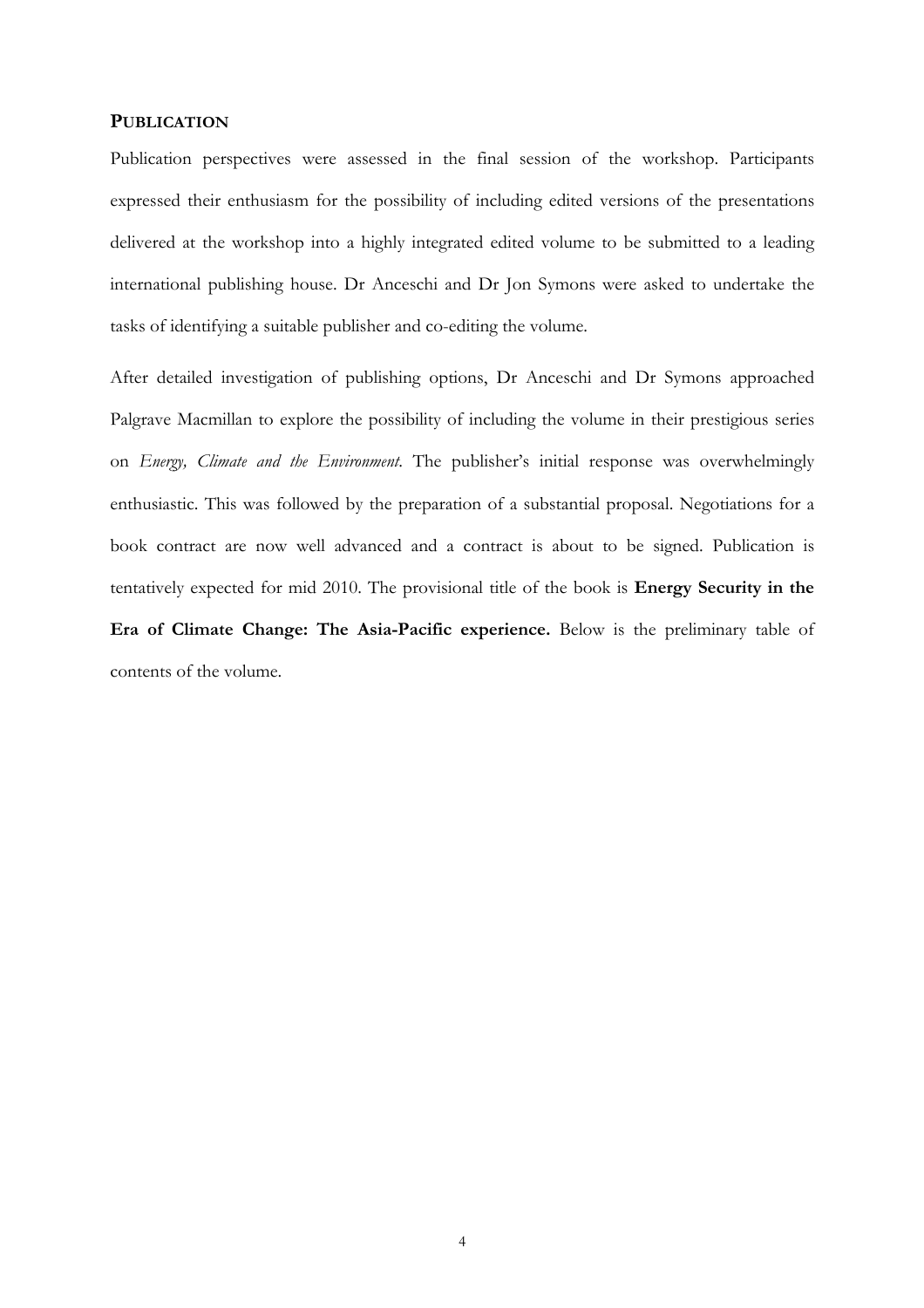# **Energy Security in the Era of Climate Change The Asia-Pacific Experience**

Editors: Luca Anceschi & Jonathan Symons

*1. Introduction*  L. Anceschi, J. Symons

## **Part I**

### **Conceptualising Energy Security in the era of Climate Change**

- *2. Domestic energy security in a world where use of fossil fuels is constrained* Hugh Saddler (Sustainability Advice Team & Energy Strategies)
- *3. Climate and Energy Security An uneasy nexus?* Jim Falk (ACSIS, the University of Melbourne)
- *4. The Geographical underpinnings of climate and energy politics* Peter Christoff (University of Melbourne)
- *5. Are energy security and effective climate change policies contradictory objectives?* Mark Diesendorf (University of New South Wales)
- *6. Unmasking the invisible giant: Energy efficiency in the politics of climate and energy*  Mark Lister (Szencorp Australia)

## **Part II**

#### **Climate change and energy policy formulation in Asia Pacific**

- *7. Energy and environmental challenges in China* Xu Yi-Chong (Griffith University)
- *8. Energy security and climate change challenges India's dilemma and policy responses* Tulsi C. Bisht (La Trobe University)
- *9. Energy and Climate in Russian Policy Making* Anna Korppoo (The Finnish Institute of International Affairs)
- *10. Energy security, regime stability and climate change: The case of post-Soviet Central Asia*  L. Anceschi (Centre for Dialogue, La Trobe University)
- *11. More fossil fuel use and less carbon emissions: Australia's policy paradox* Leigh Glover (GAMUT, University of Melbourne)

## **Part III**

#### **Multilateral Energy Governance in the era of Climate change**

- *12. The Global Politics of Energy: The Long Shadow of Oil* Richard Leaver (Flinders University)
- *13. Global Climate Negotiations: The long shadow of energy security in the climate regime*  Robyn Eckersley (University of Melbourne)
- *14. Energy Security and Climate Security: Complementarity and contradiction* J. Symons (La Trobe University)
- *15. The Dilemmas of Energy Governance in the Era of Climate Change* Joseph A. Camilleri (Centre for Dialogue, La Trobe University)